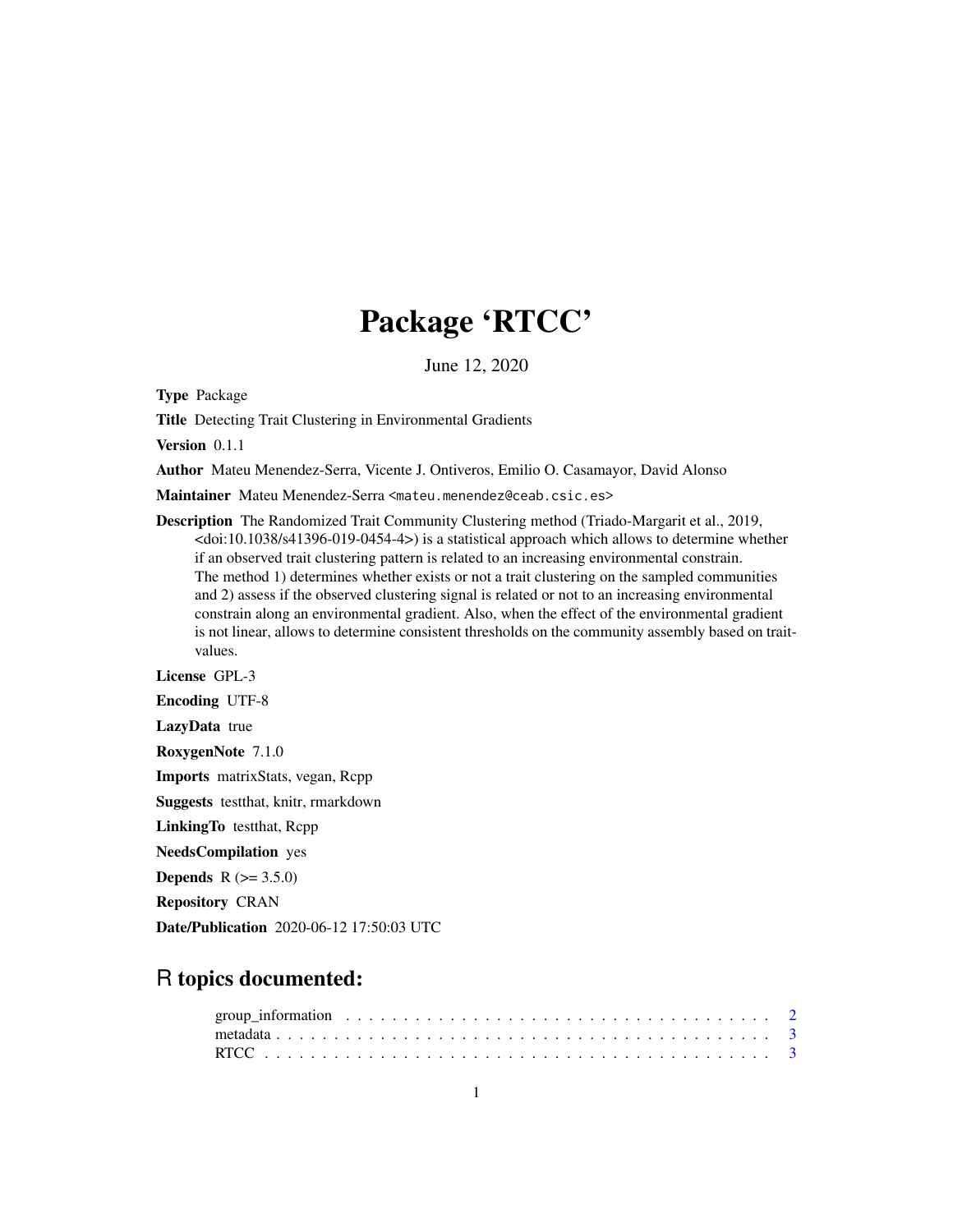| Index |  |  |  |  |  |  |  |  |  |  |  |  |  |  |
|-------|--|--|--|--|--|--|--|--|--|--|--|--|--|--|

group\_information *Genomic data linked to saline lagoons.*

#### Description

A dataset containing genomic data of 544 genomes that matched 16s rRNA data from saline lagoons of the Monegros desert area.

#### Usage

group\_information

#### Format

A data frame with 544 rows and 14 variables:

genome Genome IMG code

Genome\_Size Genome size

GC\_perc GC percentage

Coding\_base\_perc Conding base percentage

CDS\_perc CDS percentage

RNA\_perc RNA percentage

rRNA\_count rRNA count

Transporter\_perc Transporter proteins percentage

Signal\_peptide\_perc Signal peptide percentage

Transmembrane\_perc Transmembrane proteins percentage

Gene\_Count Gene count

min\_env Minimum environmental value where the organism has been observed

max env Minimum environmental value where the organism has been observed

rel\_abundance Relative abundance of the organism on the metacommunity

...

#### Source

Triadó-Margarit, X., Capitán, J.A., Menéndez-Serra, M. et al. A Randomized Trait Community Clustering approach to unveil consistent environmental thresholds in community assembly. ISME J 13, 2681–2689 (2019).

<span id="page-1-0"></span>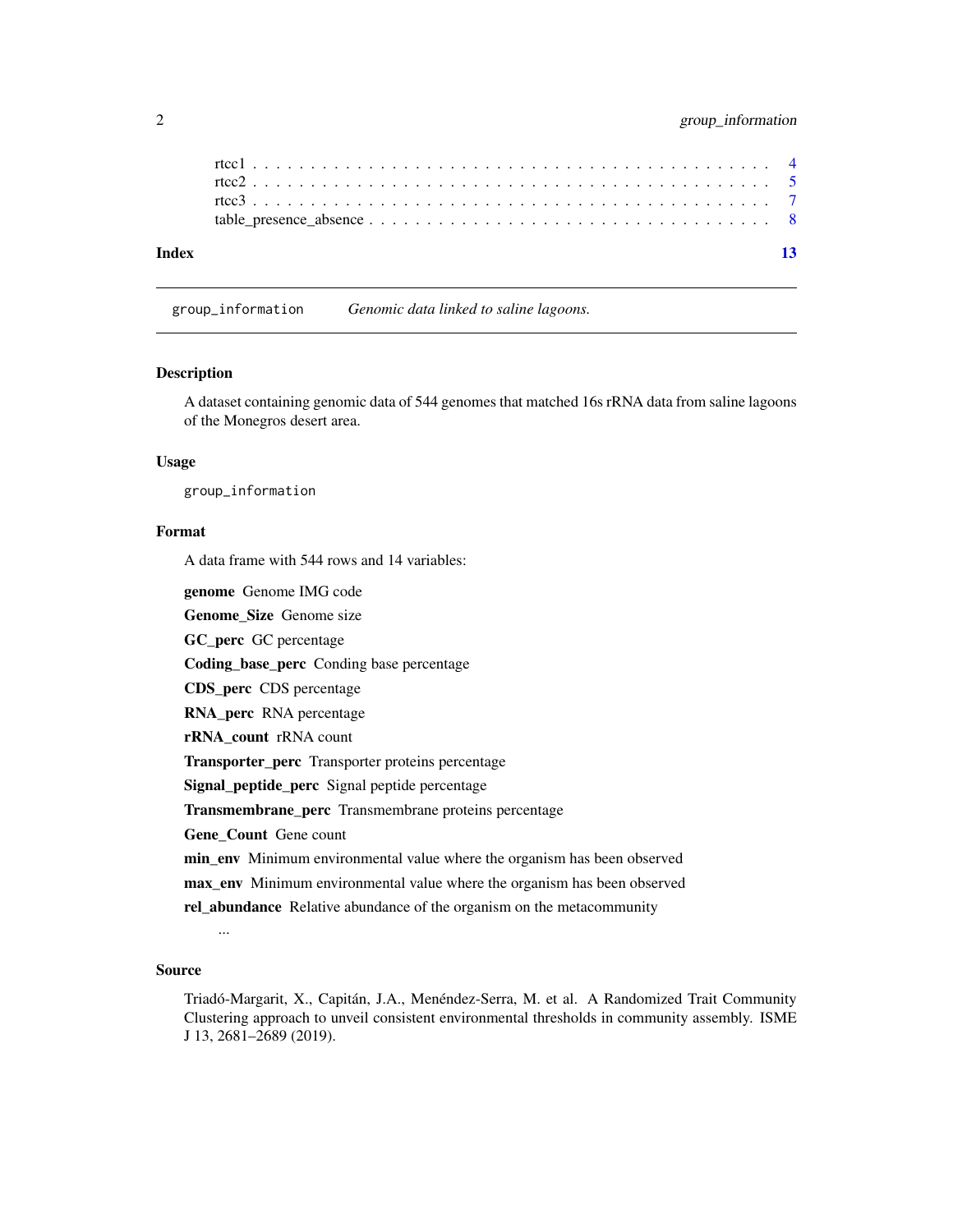<span id="page-2-0"></span>

#### Description

A dataset containing salinity values of 136 lagoons on the Monegros desert area.

#### Usage

metadata

#### Format

A data frame with 136 rows and 2 variables:

sample\_ID Sample internal code

salinity Sample salinity value

#### Source

Triadó-Margarit, X., Capitán, J.A., Menéndez-Serra, M. et al. A Randomized Trait Community Clustering approach to unveil consistent environmental thresholds in community assembly. ISME J 13, 2681–2689.2019.

RTCC *RTCC: Detecting trait clustering in environmental gradients with the Randomized Trait Community Clustering method*

#### Description

A set of functions which allows to determine if the observed traits present clustering/overdispersion patterns on the observed samples, and if so, to stablish if the observed pattern is linked to the effect of an environmental gradient.

#### Details

The study of phenotypic similarities and differences within species along environmental gradients might be used as a powerful tool complementing taxon-based approaches when assesing the contribution of stochastic and deterministic processes in community assembly. For this, this package allows an easy implementation of a method for detecting clustering/overdispersion patterns along an environmental gradient (Triado-Margarit et al., 2019). A first function assesses if the observed traits exhibit a clustering/overdispersion pattern on the tested samples. If positive, two subsequent functions determine whether the observed pattern is linked to the effect of an environmental varible and its statistical significance.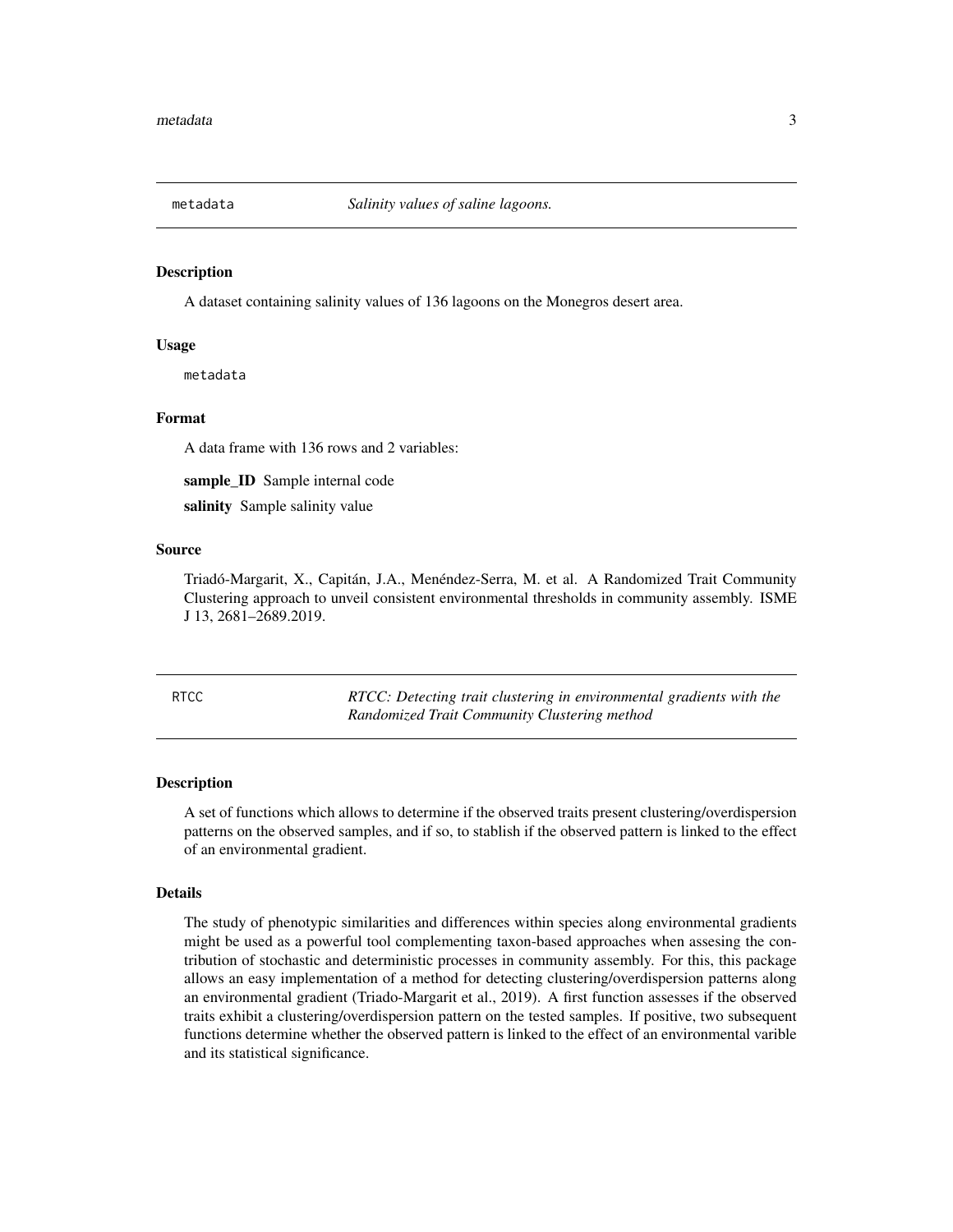#### <span id="page-3-0"></span>Data entry

The data consists on presence-absence observations along a measured environmental gradient and trait quantitative information of the observed organisms.

#### References

Triado-Margarit, X., Capitan, J.A., Menendez-Serra, M. et al. (2019) A Randomized Trait Community Clustering approach to unveil consistent environmental thresholds in community assembly. *ISME J* 13, 2681–2689 . <https://doi.org/10.1038/s41396-019-0454-4>

rtcc1 *Trait selection*

#### Description

This function determines whether the selected traits exhibit or not a clustering/overdispersion signal on the tested samples. For each trait, compares the observed Mean Pairwise Distance (MPD) of each sample against a distribution of synthetic commmunities MPDs obtained by a randomization test. Each synthetic community is build maintaining the original sample richness and randomly selecting organisms form the global pool.

#### Usage

rtcc1(table1, table2, table3, traits\_columns, repetitions)

#### Arguments

| table1      | A data frame containing organisms names on the first column and its trait values<br>on the consecutive ones. It also has to contain two columns with the maximum<br>and the minimum values of the tested environmental variable where the organ-<br>isms have been observed. |
|-------------|------------------------------------------------------------------------------------------------------------------------------------------------------------------------------------------------------------------------------------------------------------------------------|
| table2      | A presence-absence observations table with the organisms names on the first<br>column and the sample names as consecutive colnames.                                                                                                                                          |
| table3      | A data frame containing sample names on the first column and environmental<br>parameters on the consecutive ones.                                                                                                                                                            |
|             | traits_columns Table 1 column numbers where different trait values appear.                                                                                                                                                                                                   |
| repetitions | Number of simulated synthetic communities distributions.                                                                                                                                                                                                                     |

#### Value

The function returns a dataframe with trait names as colnames and the p-value distribution of the different traits.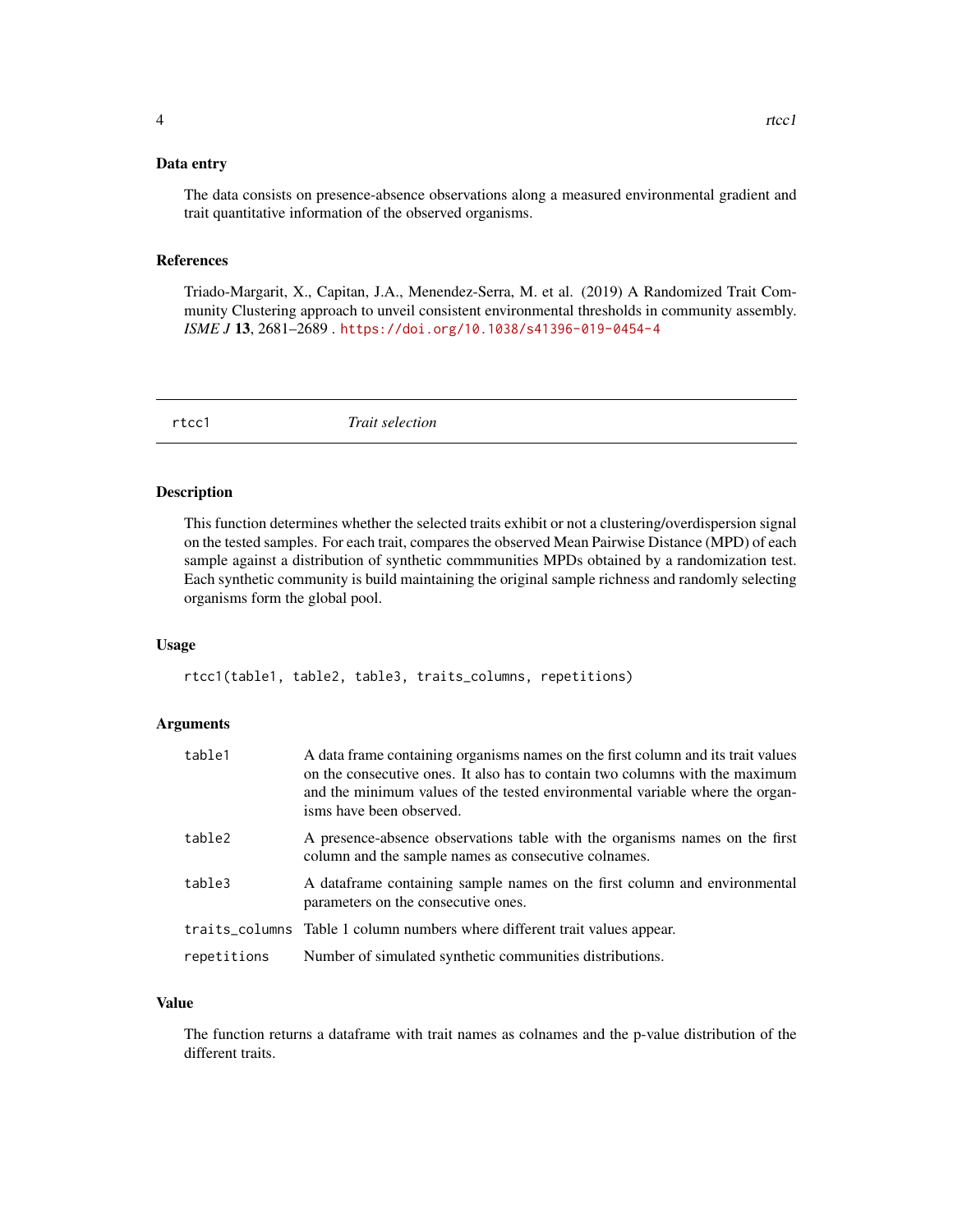<span id="page-4-0"></span>rtcc2 5

### Examples

```
data(group_information)
data(table_presence_absence)
data(metadata)
rtcc1(group_information, table_presence_absence, metadata, 2:11, 100)
```
rtcc2 *Clustering signal along an environmental gradient*

#### Description

For a given trait, this function determines whether the observed trait clustering/overdispersion on the metacommunity is linked to an environmental gradient. For this, it sequentially remove samples in decreasing order of the environmental variable and computes at each step the remaining metacommunity h-index. This index is based on the percentage of samples on a metacommunity presenting significant trait clustering/overdispersion.

#### Usage

```
rtcc2(
  table1,
  table2,
  table3,
  species_abundances,
  trait_col_number,
 min_env_col,
 max_env_col,
  env_var_col,
 h_iteration,
  repetitions,
 model
```
# )

#### Arguments

| table1 | A data frame containing organisms names on the first column and its trait values<br>on the consecutive ones. It also has to contain two columns with the maximum<br>and the minimum values of the tested environmental variable where the organ-<br>isms have been observed. |
|--------|------------------------------------------------------------------------------------------------------------------------------------------------------------------------------------------------------------------------------------------------------------------------------|
| table2 | A presence-absence observations table with the organisms names on the first<br>column and the sample names as consecutive colnames.                                                                                                                                          |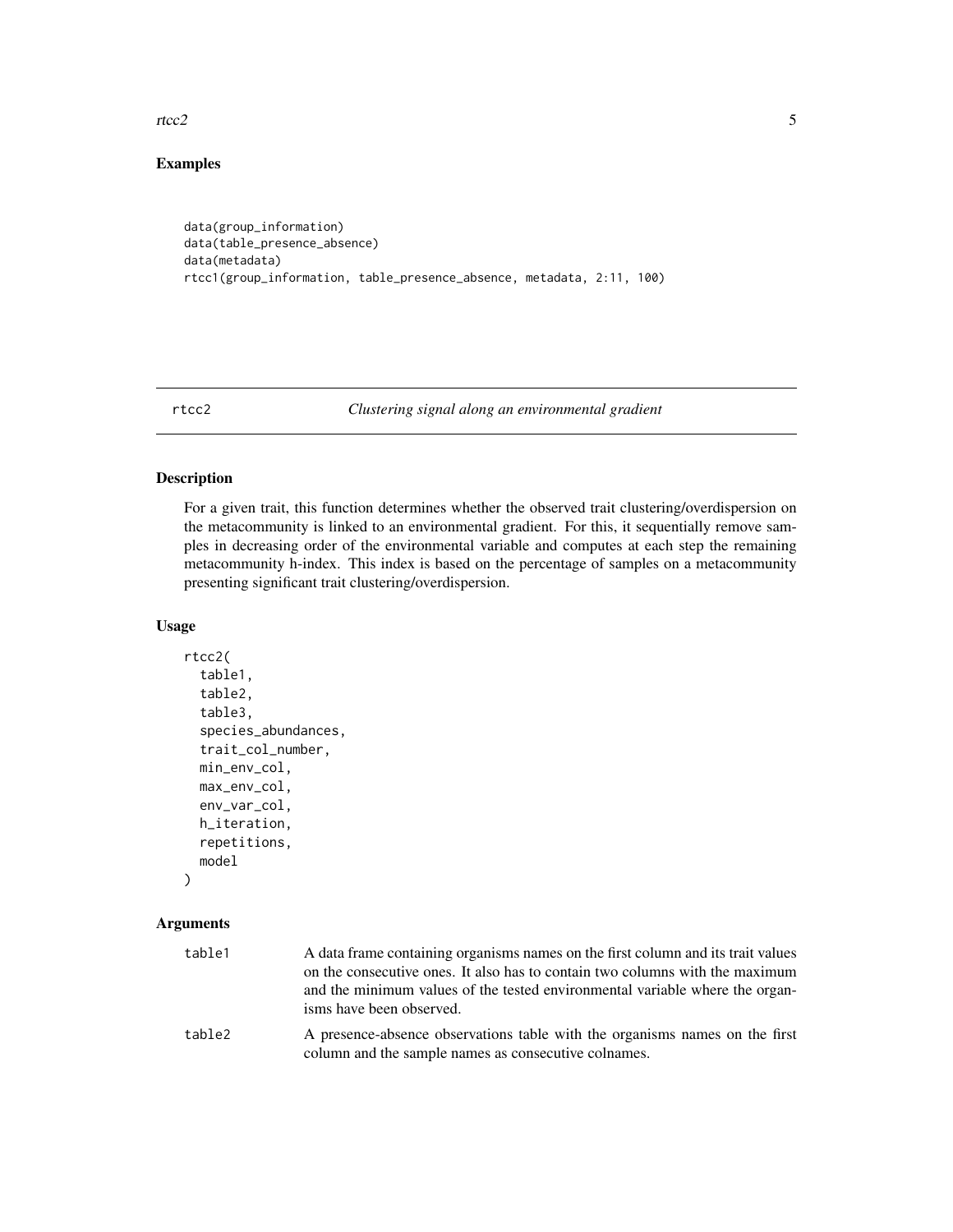| table3             | A dataframe containing sample names on the first column and environmental<br>parameters on the consecutive ones.                                                                                                                                                                                                                                                                                                                                                                                                                                                                           |
|--------------------|--------------------------------------------------------------------------------------------------------------------------------------------------------------------------------------------------------------------------------------------------------------------------------------------------------------------------------------------------------------------------------------------------------------------------------------------------------------------------------------------------------------------------------------------------------------------------------------------|
| species_abundances |                                                                                                                                                                                                                                                                                                                                                                                                                                                                                                                                                                                            |
|                    | A vector containing the relative abundance of the organisms on the whole data<br>set on the same order as appear on Table 1.                                                                                                                                                                                                                                                                                                                                                                                                                                                               |
| trait_col_number   |                                                                                                                                                                                                                                                                                                                                                                                                                                                                                                                                                                                            |
|                    | Table 1 column number of the tested trait.                                                                                                                                                                                                                                                                                                                                                                                                                                                                                                                                                 |
| min_env_col        | Table 1 column number indicating the minimum value of the environmental<br>variable were each organism has been observed.                                                                                                                                                                                                                                                                                                                                                                                                                                                                  |
| max_env_col        | Table 1 column number indicating the maximum value of the environmental<br>variable were each organism has been observed.                                                                                                                                                                                                                                                                                                                                                                                                                                                                  |
| env_var_col        | Table 2 column number indicating the tested environmental variable.                                                                                                                                                                                                                                                                                                                                                                                                                                                                                                                        |
| h_iteration        | Number of h-index calculations for computing a confidence interval.                                                                                                                                                                                                                                                                                                                                                                                                                                                                                                                        |
| repetitions        | Number of simulated synthetic communities distributions.                                                                                                                                                                                                                                                                                                                                                                                                                                                                                                                                   |
| model              | Model selection. All models build synthetic communities based on the organ-<br>isms richness of the observed communities.                                                                                                                                                                                                                                                                                                                                                                                                                                                                  |
|                    | - Model 1: organism are selected randomly from the global pool. - Model 2: or-<br>ganism are selected randomly with a probability based on its relative abundance<br>on the global pool. - Model 3: organism are selected randomly, but only those<br>whose environmental range includes the value of the simulated community are<br>elegible. - Model 4: organism are selected randomly, but only those whose envi-<br>ronmental range includes the value of the simulated community are elegible and<br>the selection probability is based on its relative abundance on the global pool. |

#### Value

The function returns a dataframe with the maximum of the environmental variable on the remaining metacommunity after the sequential removal, h-index calculation for each environmental value, and its confidence standard deviation.

#### Examples

```
data(group_information)
data(table_presence_absence)
data(metadata)
rtcc2(group_information, table_presence_absence, metadata, group_information$sums,
9, 12, 13, 2, 100, 100, model = 1)
```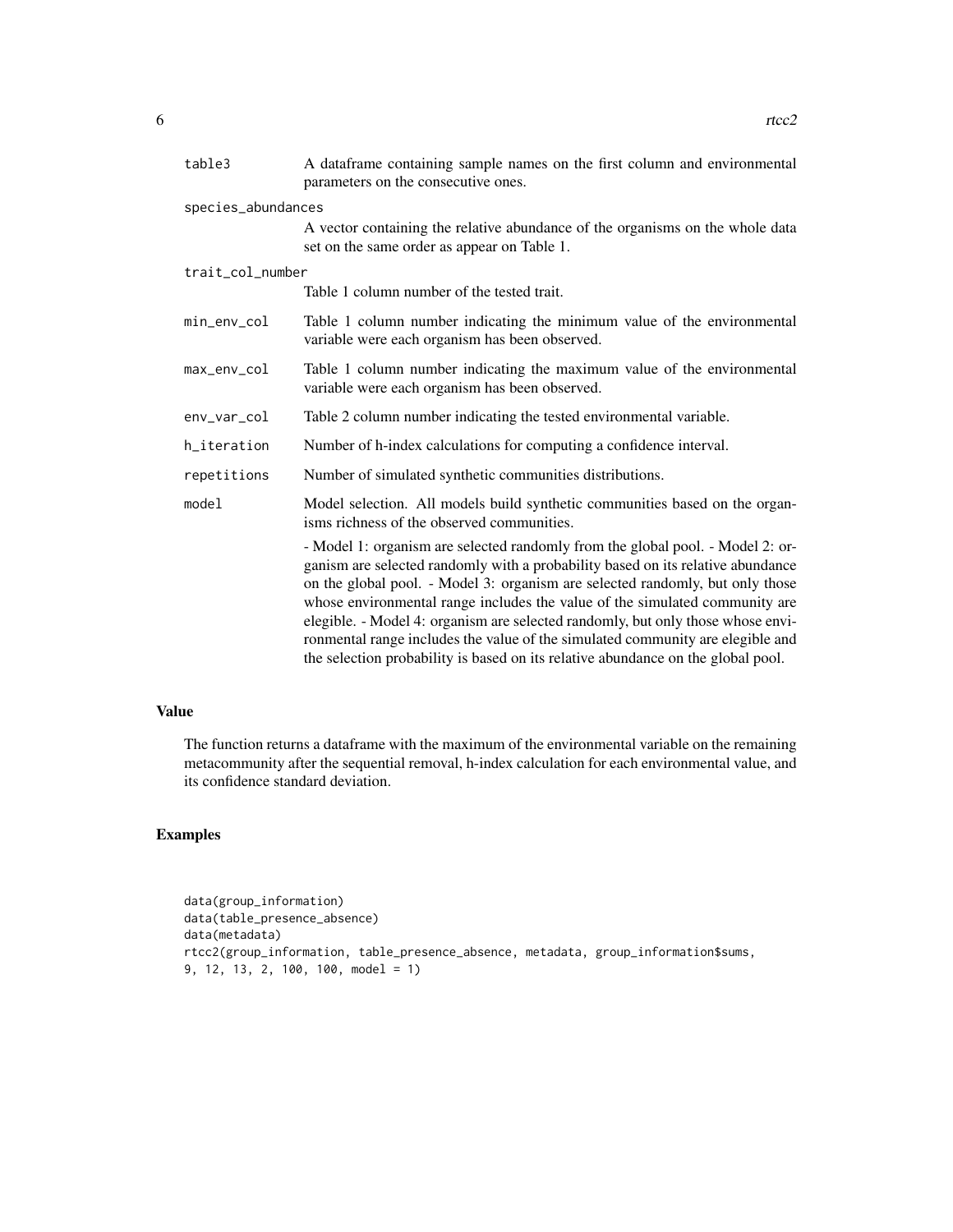#### <span id="page-6-0"></span>Description

For a given trait and environmental variable, this function creates a null model of the clustering/overdispersion pattern in order to test if the observed pattern statistically differs from the expected by random. For this, it sequentially remove random samples from the metacommunity and computes at each step the remaining metacommunity h-index. This index is based on the percentage of samples on a metacoomunity presenting significant trait clustering/overdispersion. After h iterations, computes a 95 obtained h-index for each point of the environmental gradient.

#### Usage

```
rtcc3(
  table1,
  table2,
  table3,
  species_abundances,
  trait_col_number,
 min_env_col,
 max_env_col,
  env_var_col,
  h_iteration,
  repetitions,
 model
```
)

#### Arguments

| table1             | A data frame containing organisms names on the first column and its trait values<br>on the consecutive ones. It also has to contain two columns with the maximum<br>and the minimum values of the tested environmental variable where the organ-<br>isms have been observed. |
|--------------------|------------------------------------------------------------------------------------------------------------------------------------------------------------------------------------------------------------------------------------------------------------------------------|
| table2             | A presence-absence observations table with the organisms names on the first<br>column and the sample names as consecutive colnames.                                                                                                                                          |
| table3             | A data frame containing sample names on the first column and environmental<br>parameters on the consecutive ones.                                                                                                                                                            |
| species_abundances |                                                                                                                                                                                                                                                                              |
|                    | A vector containing the relative abundance of the organisms on the whole data<br>set on the same order as appear on Table 1.                                                                                                                                                 |
| trait_col_number   |                                                                                                                                                                                                                                                                              |
|                    | Table 1 column number of the tested trait.                                                                                                                                                                                                                                   |
| min_env_col        | Table 1 column number indicating the minimum value of the environmental<br>variable were each organism has been observed.                                                                                                                                                    |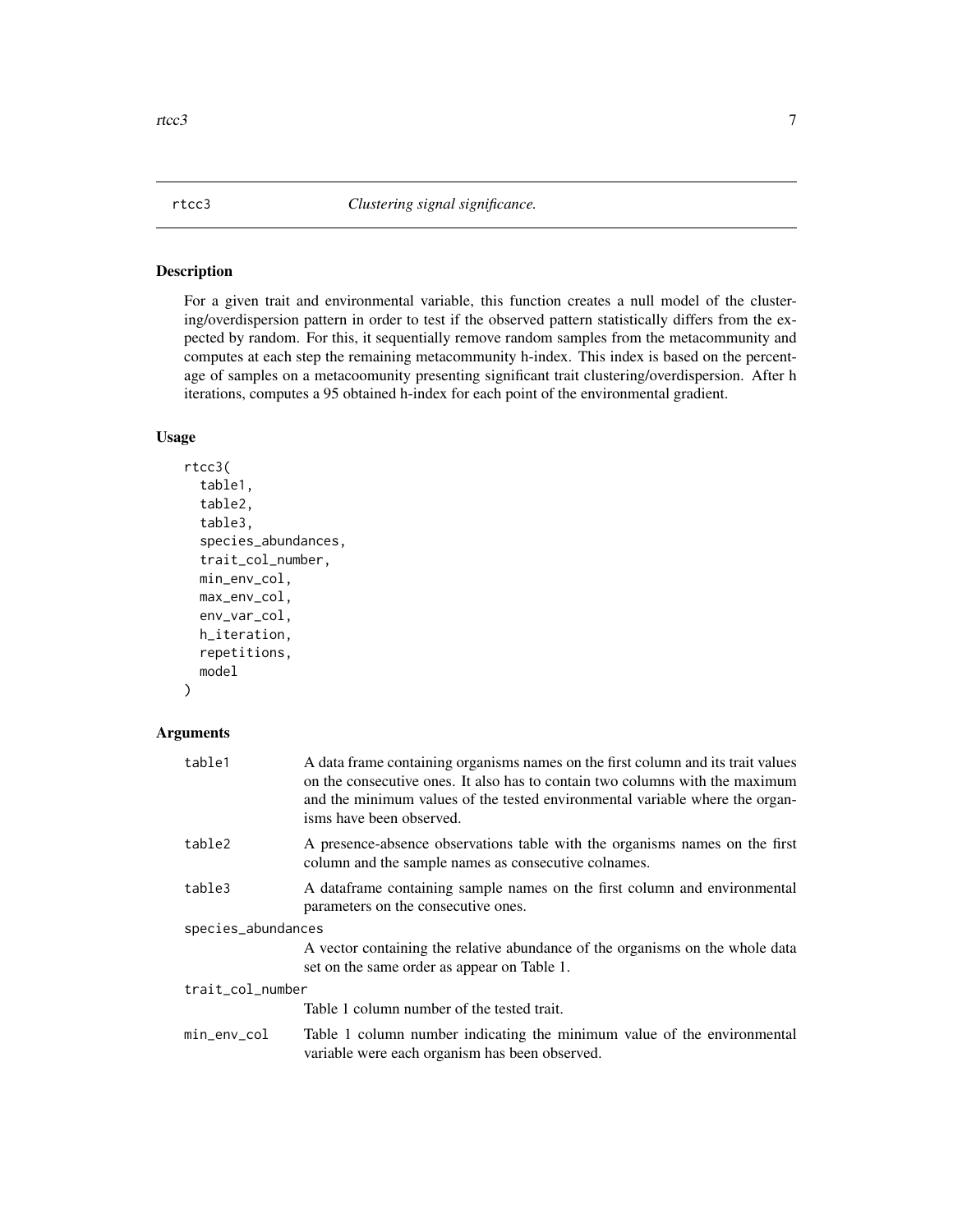<span id="page-7-0"></span>

| max_env_col | Table 1 column number indicating the maximum value of the environmental<br>variable were each organism has been observed.                                                                                                                                                                                                                                                                                                                                                                                                                                                                  |
|-------------|--------------------------------------------------------------------------------------------------------------------------------------------------------------------------------------------------------------------------------------------------------------------------------------------------------------------------------------------------------------------------------------------------------------------------------------------------------------------------------------------------------------------------------------------------------------------------------------------|
| env_var_col | Table 2 column number indicating the tested environmental variable.                                                                                                                                                                                                                                                                                                                                                                                                                                                                                                                        |
| h_iteration | Number of h-index calculations for computing a confidence interval.                                                                                                                                                                                                                                                                                                                                                                                                                                                                                                                        |
| repetitions | Number of simulated synthetic communities distributions.                                                                                                                                                                                                                                                                                                                                                                                                                                                                                                                                   |
| mode1       | Model selection. All models build synthetic communities based on the organ-<br>isms richness of the observed communities.                                                                                                                                                                                                                                                                                                                                                                                                                                                                  |
|             | - Model 1: organism are selected randomly from the global pool. - Model 2: or-<br>ganism are selected randomly with a probability based on its relative abundance<br>on the global pool. - Model 3: organism are selected randomly, but only those<br>whose environmental range includes the value of the simulated community are<br>elegible. - Model 4: organism are selected randomly, but only those whose envi-<br>ronmental range includes the value of the simulated community are elegible and<br>the selection probability is based on its relative abundance on the global pool. |

#### Value

The function returns a dataframe with the maximum value of environmental variable corresponding to the same number of samples on the ordered remova, h-index calculation for each environmental value, and the percentiles 0.025, 0.5 and 0.975 of the obtained distribution for each point (mean value and 95

#### Examples

```
data(group_information)
data(table_presence_absence)
data(metadata)
rtcc3(group_information, table_presence_absence, metadata, group_information$sums,
9, 12, 13, 2, 50, 20, model = 1)
```
table\_presence\_absence

*Genome presence-absence data of 136 saline lagoons.*

#### Description

A dataset containing presence-absence data of 544 genomes on 136 saline lagoons of the Monegros desert area.

#### Usage

table\_presence\_absence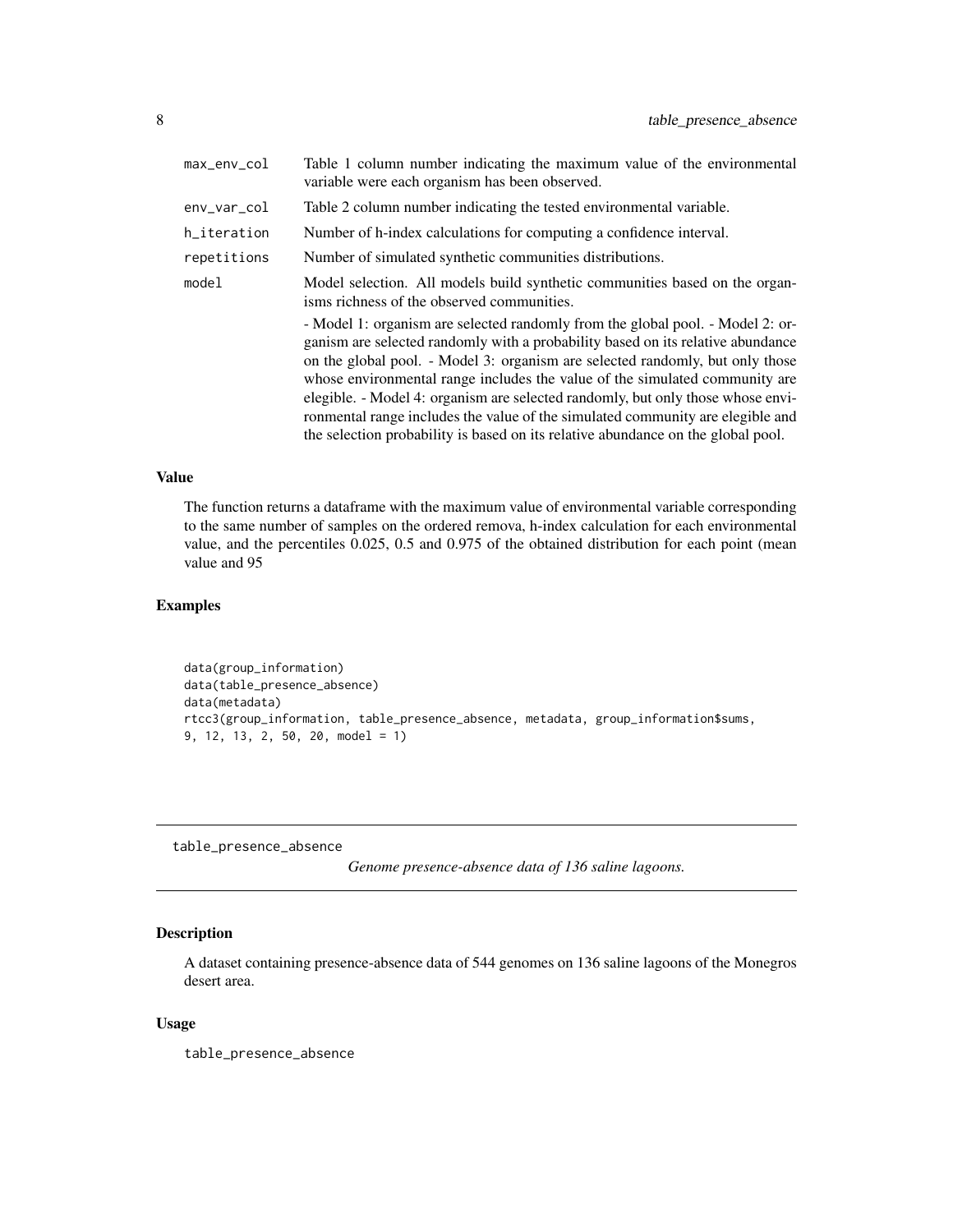#### Format

A data frame with 544 rows and 137 variables:

genome Genome IMG code

MON\_10 Sample presence-absence observations MON\_100 Sample presence-absence observations MON\_101 Sample presence-absence observations MON 103 Sample presence-absence observations MON 104 Sample presence-absence observations MON 106 Sample presence-absence observations MON\_107 Sample presence-absence observations MON\_108 Sample presence-absence observations MON\_109 Sample presence-absence observations MON 11 Sample presence-absence observations MON 110 Sample presence-absence observations MON\_111 Sample presence-absence observations MON\_112 Sample presence-absence observations MON\_113 Sample presence-absence observations MON\_114 Sample presence-absence observations MON\_116 Sample presence-absence observations MON\_117 Sample presence-absence observations MON\_118 Sample presence-absence observations MON 119 Sample presence-absence observations MON\_12 Sample presence-absence observations MON\_120 Sample presence-absence observations MON\_122 Sample presence-absence observations MON\_123 Sample presence-absence observations MON 124 Sample presence-absence observations MON 125 Sample presence-absence observations MON\_126 Sample presence-absence observations MON\_127 Sample presence-absence observations MON\_128 Sample presence-absence observations MON\_129 Sample presence-absence observations MON\_13 Sample presence-absence observations MON\_130 Sample presence-absence observations MON\_131 Sample presence-absence observations MON 133 Sample presence-absence observations MON\_134 Sample presence-absence observations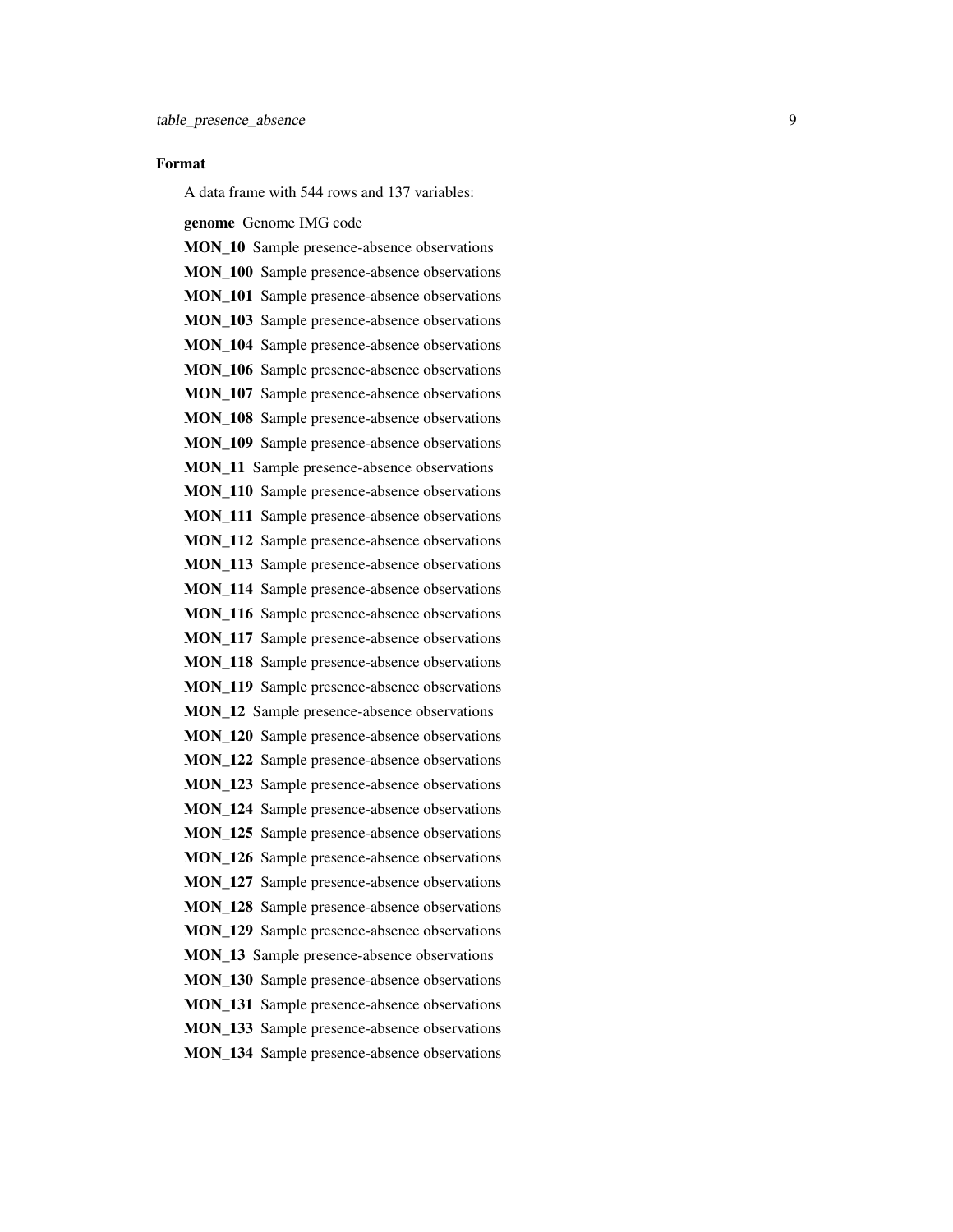MON\_135 Sample presence-absence observations MON\_136 Sample presence-absence observations MON 137 Sample presence-absence observations MON\_138 Sample presence-absence observations MON\_139 Sample presence-absence observations MON 14 Sample presence-absence observations MON\_140 Sample presence-absence observations MON\_141 Sample presence-absence observations MON 142 Sample presence-absence observations MON\_144 Sample presence-absence observations MON\_145 Sample presence-absence observations MON\_146 Sample presence-absence observations MON\_147 Sample presence-absence observations MON 148 Sample presence-absence observations MON 15 Sample presence-absence observations MON 17 Sample presence-absence observations MON 18 Sample presence-absence observations MON\_19 Sample presence-absence observations MON\_2 Sample presence-absence observations MON\_20 Sample presence-absence observations MON\_21 Sample presence-absence observations MON\_22 Sample presence-absence observations MON\_23 Sample presence-absence observations MON\_24 Sample presence-absence observations MON 25 Sample presence-absence observations MON 26 Sample presence-absence observations MON 27 Sample presence-absence observations MON\_28 Sample presence-absence observations MON\_29 Sample presence-absence observations MON\_30 Sample presence-absence observations MON\_31 Sample presence-absence observations MON\_32 Sample presence-absence observations MON\_33 Sample presence-absence observations MON\_34 Sample presence-absence observations MON\_35 Sample presence-absence observations MON 36 Sample presence-absence observations MON\_37 Sample presence-absence observations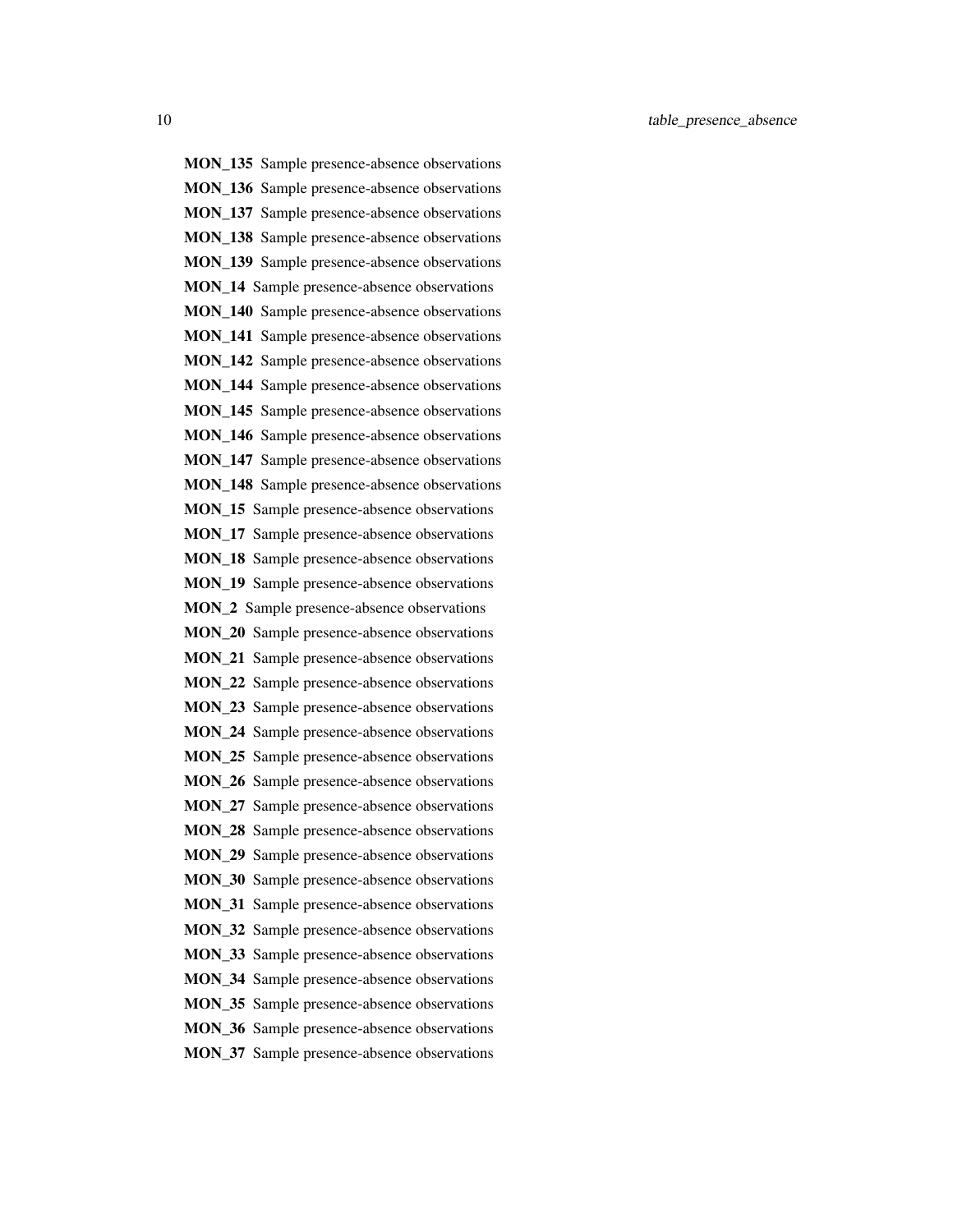MON\_38 Sample presence-absence observations MON\_39 Sample presence-absence observations MON 4 Sample presence-absence observations MON 40 Sample presence-absence observations MON 41 Sample presence-absence observations MON 42 Sample presence-absence observations MON\_43 Sample presence-absence observations MON 44 Sample presence-absence observations MON 45 Sample presence-absence observations MON\_46 Sample presence-absence observations MON\_47 Sample presence-absence observations MON\_48 Sample presence-absence observations MON\_49 Sample presence-absence observations MON 5 Sample presence-absence observations MON 50 Sample presence-absence observations MON 51 Sample presence-absence observations MON 52 Sample presence-absence observations MON\_53 Sample presence-absence observations MON 54 Sample presence-absence observations MON\_55 Sample presence-absence observations MON\_56 Sample presence-absence observations MON\_57 Sample presence-absence observations MON\_58 Sample presence-absence observations MON\_59 Sample presence-absence observations MON 60 Sample presence-absence observations MON 61 Sample presence-absence observations MON 62 Sample presence-absence observations MON\_63 Sample presence-absence observations MON\_64 Sample presence-absence observations MON\_65 Sample presence-absence observations MON\_66 Sample presence-absence observations MON\_67 Sample presence-absence observations MON\_68 Sample presence-absence observations MON\_69 Sample presence-absence observations MON\_7 Sample presence-absence observations MON 70 Sample presence-absence observations MON\_71 Sample presence-absence observations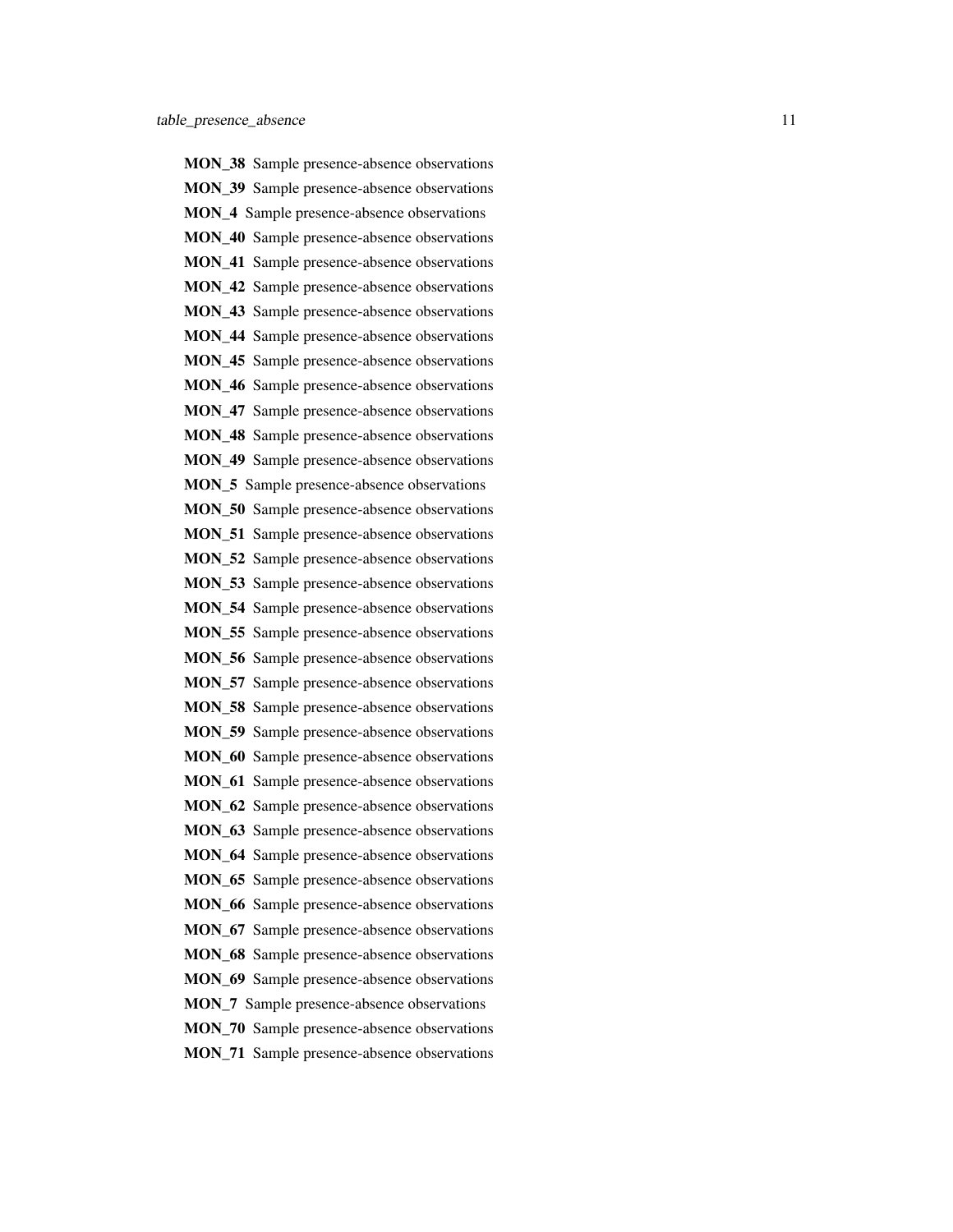MON\_72 Sample presence-absence observations MON\_73 Sample presence-absence observations MON 74 Sample presence-absence observations MON\_75 Sample presence-absence observations MON\_76 Sample presence-absence observations MON\_77 Sample presence-absence observations MON 78 Sample presence-absence observations MON 79 Sample presence-absence observations MON 8 Sample presence-absence observations MON\_80 Sample presence-absence observations MON\_81 Sample presence-absence observations MON\_82 Sample presence-absence observations MON\_83 Sample presence-absence observations MON\_84 Sample presence-absence observations MON\_85 Sample presence-absence observations MON\_86 Sample presence-absence observations MON\_88 Sample presence-absence observations MON\_9 Sample presence-absence observations MON 90 Sample presence-absence observations MON\_91 Sample presence-absence observations MON\_92 Sample presence-absence observations MON\_93 Sample presence-absence observations MON\_94 Sample presence-absence observations MON\_95 Sample presence-absence observations MON\_96 Sample presence-absence observations MON 97 Sample presence-absence observations

- MON 98 Sample presence-absence observations
- MON 99 Sample presence-absence observations ...

#### Source

Triadó-Margarit, X., Capitán, J.A., Menéndez-Serra, M. et al. A Randomized Trait Community Clustering approach to unveil consistent environmental thresholds in community assembly. ISME J 13, 2681–2689 (2019).